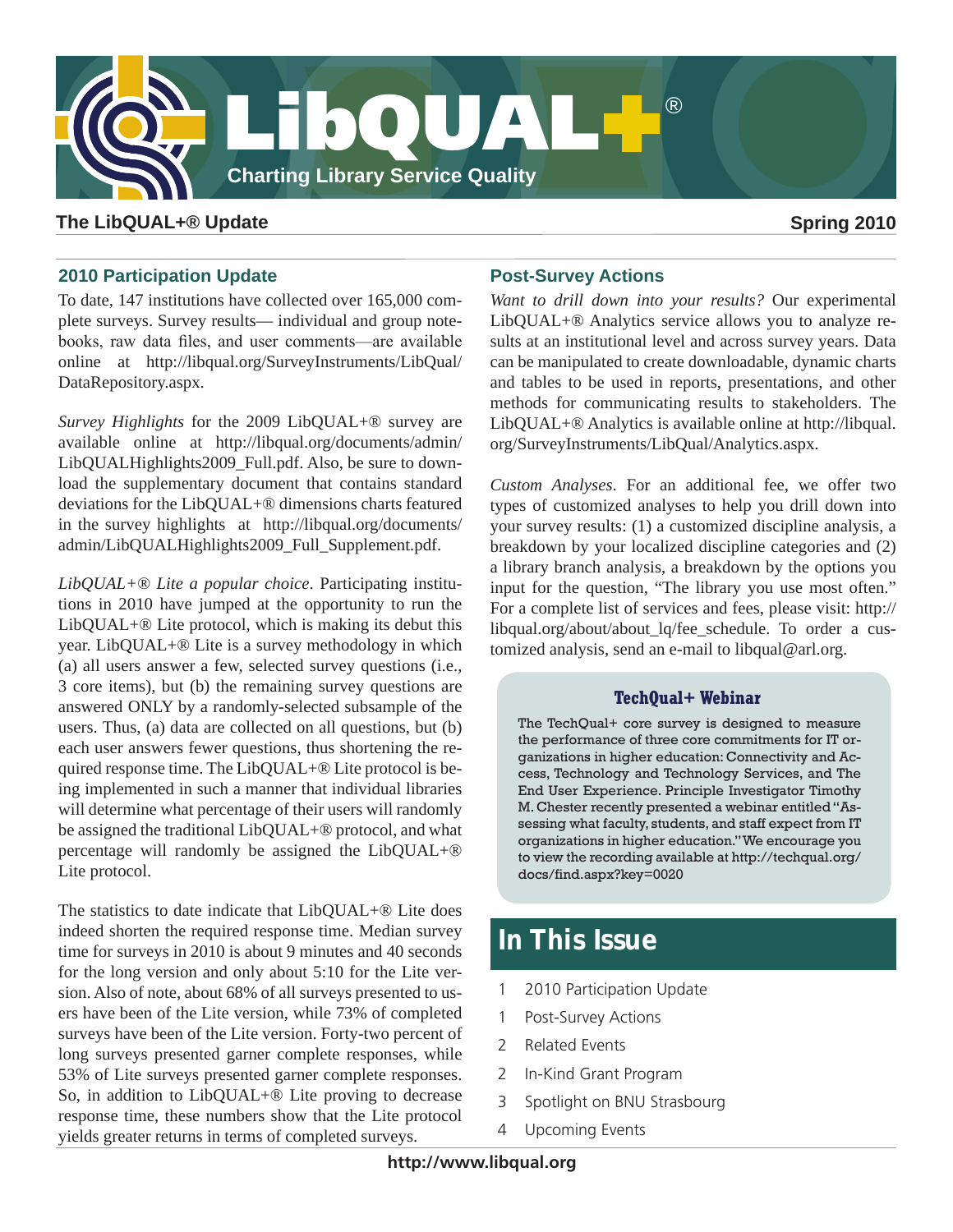# **The LibQUAL+® Update** 2

*Maximizing Your Survey Results.* You did the survey, downloaded your results, now what do you do? Have you asked yourself this question? If so, take a look at some of these practical suggestions to help you maximize your survey results:

- Review the "Learn to Read LibQUAL+® Radar Charts" Tutorial
- Analyze your results using LibQUAL+<sup>®</sup> Analytics
- Become familiar with SPSS (a colleague/friend that knows SPSS)
- Plan a library summit
- Analyze user comments
- Communicate your results to your stakeholders through focus groups
- Consult the norms table provided by ARL
- Perform peer comparisons
- Publish findings

Source: Amy Hoseth. (2008). We did LibQUAL+® - now what? Practical suggestions for maximizing your survey results. College & Undergraduate Libraries, 14(3): 75-84.

> **Booth Consultations** Visit us at booth #3853 during ALA Annual 2010 in Washington, DC!

# **Events**

**METS Workshop: The Basics and Beyond** June 28-July 22, 2010 in Washington, DC

The Association of Research Libraries is offering a second five-day workshop entitled METS: The Basics and Beyond, to be held in partnership with Nancy J. Hoebelheinrich and Rick Beaubien of the METS Editorial Board. This workshop is aimed at people who work in digital and physical libraries and would like to gain knowledge and skills for organizing the many and disparate component parts of individual digital resources.

Although continuous, this hands-on workshop consists of three modules, any of which may be taken independently: • The first module (Monday) offers a thorough introduction to METS including an overview of all of its high level features.

• The second module (Tuesday and Wednesday) delves deeply into the heart of METS: the flexible mechanisms it provides for encoding, organizing and representing digital content of various kinds and for different purposes.

• The third and final module (Thursday and Friday) explores strategies for implementing METS in a production environment, and reviews existing tools that can facilitate implementation.

For further details, including expanded module descriptions, instructor bios, and information on lodging, please visit: http://www.arl.org/stats/statsevents/METS-workshop

### **We Value Your Feedback!**

Please fill out your Post Hoc & Evaluation Questionnaires once you close your survey. We use this information to gain insight on how to better serve you. The questionnaires are available **AFTER** you close your survey in the Survey Management Area at

http://libqual.org/MemberHome.aspx.



# **Conference: Evidence, Value and Impact: the LIS Research Landscape in 2010**

The Library and Information Science Research Coalition has announced that registration is now open for their upcoming conference. The conference will be held on Monday June 28th 2010, 10:30-16:15 at the British Library Conference Centre in London, UK. For more information on the conference and details on registration, please visit http:// lisresearch.org/conference-2010/.

# **LibQUAL+® In-Kind Grant Program**

Since 2005, LibQUAL+® has offered an in-kind grant for participation in the LibQUAL+® survey. With a goal to offer one grant for every 50 registered libraries, a total of up to five institutions are awarded grants each year. The selection criteria is based on financial need, contribution to the growth of LibQUAL+®, and improvements in local service and quality. We are inviting applications and intend to offer In-Kind Grants for 2011. Please visit [http://www.arl.org/news/pr/](http://www.arl.org/news/pr/LibQUAL-Grants-30mar10.shtml) [LibQUAL-Grants-30mar10.shtml](http://www.arl.org/news/pr/LibQUAL-Grants-30mar10.shtml) to review our original press release. There are more details on

> the program and past winners on the LibQUAL+® site at [http://](http://libqual.org/about/about_lq/in_kind_grant) [libqual.org/about/about\\_lq/in\\_](http://libqual.org/about/about_lq/in_kind_grant) [kind\\_grant.](http://libqual.org/about/about_lq/in_kind_grant)

Visit the About LibQUAL+® site page ou site<br>LibQUAL+® site<br>LibQUAL+ informati LibQUAL+18 ration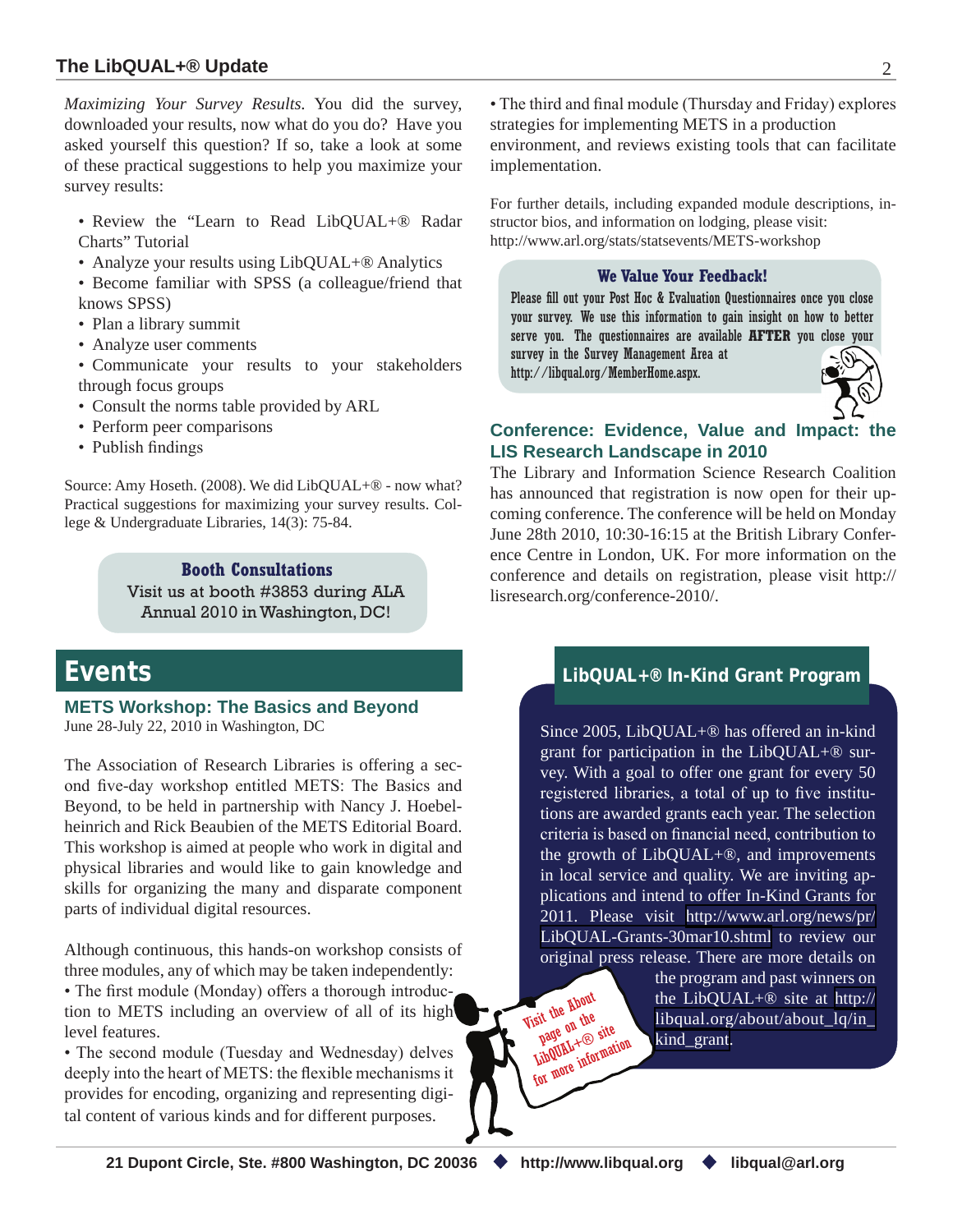# **The LibQUAL+® Update** 3

S P O T L I G H T

Ò

O N

# **Bibliothèque Nationale et Universitaire de Strasbourg**

Below are screen shots from the Bibliothèque Nationale et Universitaire de Strasbourg website earlier this year marketing their three LibQUAL+® surveys for 2010. The BNU had surveys for itself and two of the universities it services: Université de Strasbourg and Université de Haute Alsace. The first image portrays staff, with whom their users may regularly interact, introducing the LibQUAL+® survey. From left to right: Nadia Caspar, Elisabeth Rusch, Jacky Dietrich, Dimitry Kudriashov, Albert Poirot (head of the library), and Marie-Annick Fix. In the background is the BNU main building.

The BNU printed and posted posters of the group photo, posters of photos with a single person and printed badges for the staff and bookmarks.

Thanks in part to this magnificent marketing campaign, the BNU gathered an impressive number of valid surveys: more than 7,000 for all three of their surveys! Congratulations to them and thanks to Catherine Donnadieu, primary contact for the Bibliothèque Nationale et Universitaire de Strasbourg, for sharing their efforts with the community.